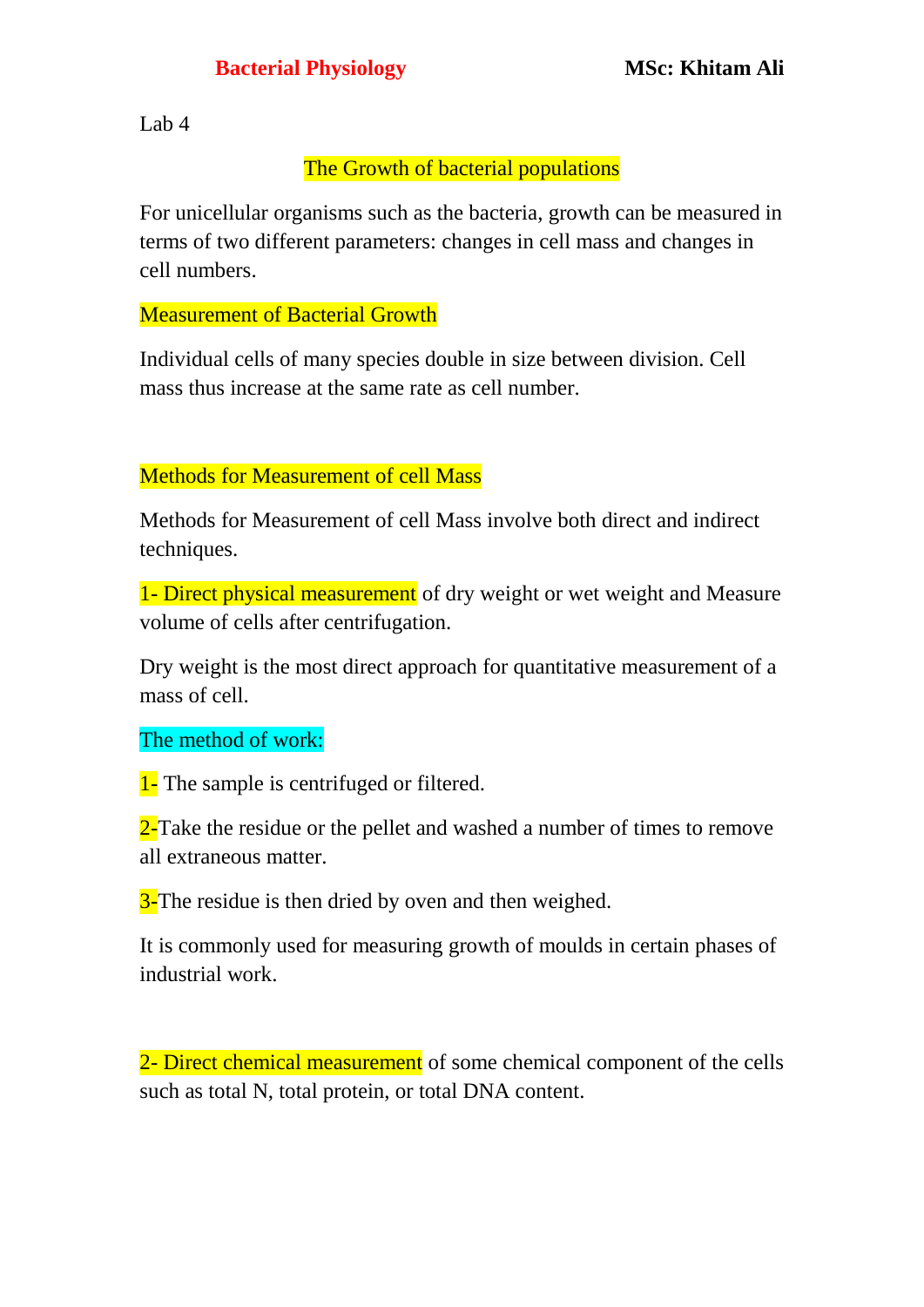#### Measurement of cell nitrogen

The major constituent of cell material is protein, and nitrogen is a characteristic constituent of protein. A bacterial population can be measured in terms of cell nitrogen. The sample is taken and the same steps are taken for the previous experiment, and then the cell nitrogen is estimated by chemical analysis. This is also a tedious method, and can be used only with dense cell suspension.

3- Indirect measurement of chemical activity

Include rate of  $O^2$  production or consumption,  $CO^2$  production or consumption, etc.

4-Turbidity measurements: employ a variety of instruments to determine the amount of light scattered by a suspension of cells. particulate objects such as bacteria scatter light in proportion to their numbers. The turbidity or optical density of a suspension of cells is directly related to cell mass or cell number, after construction and calibration of a standard curve. The method is simple and nondestructive, but the sensitivity is limited to about  $10<sup>7</sup>$  cells per ml for most bacteria. This method has some limitations. Turbidity is most effective with suspensions of moderate density. Suspensions with very high or very low density gives erroneous results. Secondly, it is not possible to measure cultures that are deeply coloured or contain suspended material other than cells. It must be recognized that turbidity measures both living as well as dead cells.

Spectrophotometer: It is an instrument that measures the amount of light absorbed by a sample. It is techniques are used to measure the concentration of solutes in solution by measuring the amount of the light that is absorbed by the solution in a cuvette placed in the spectrophotometer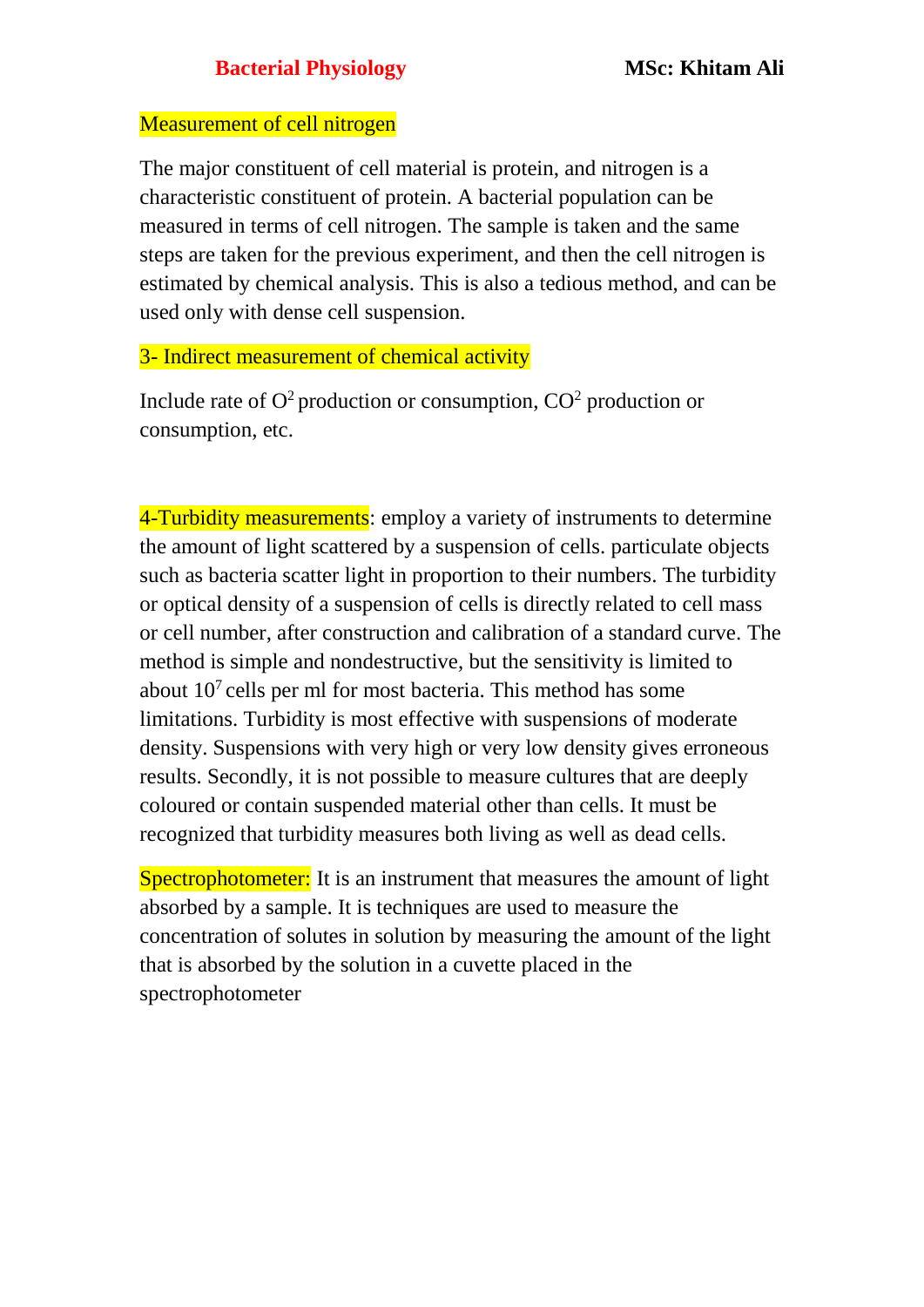

# **Bacterial Count** Spectrophotometer

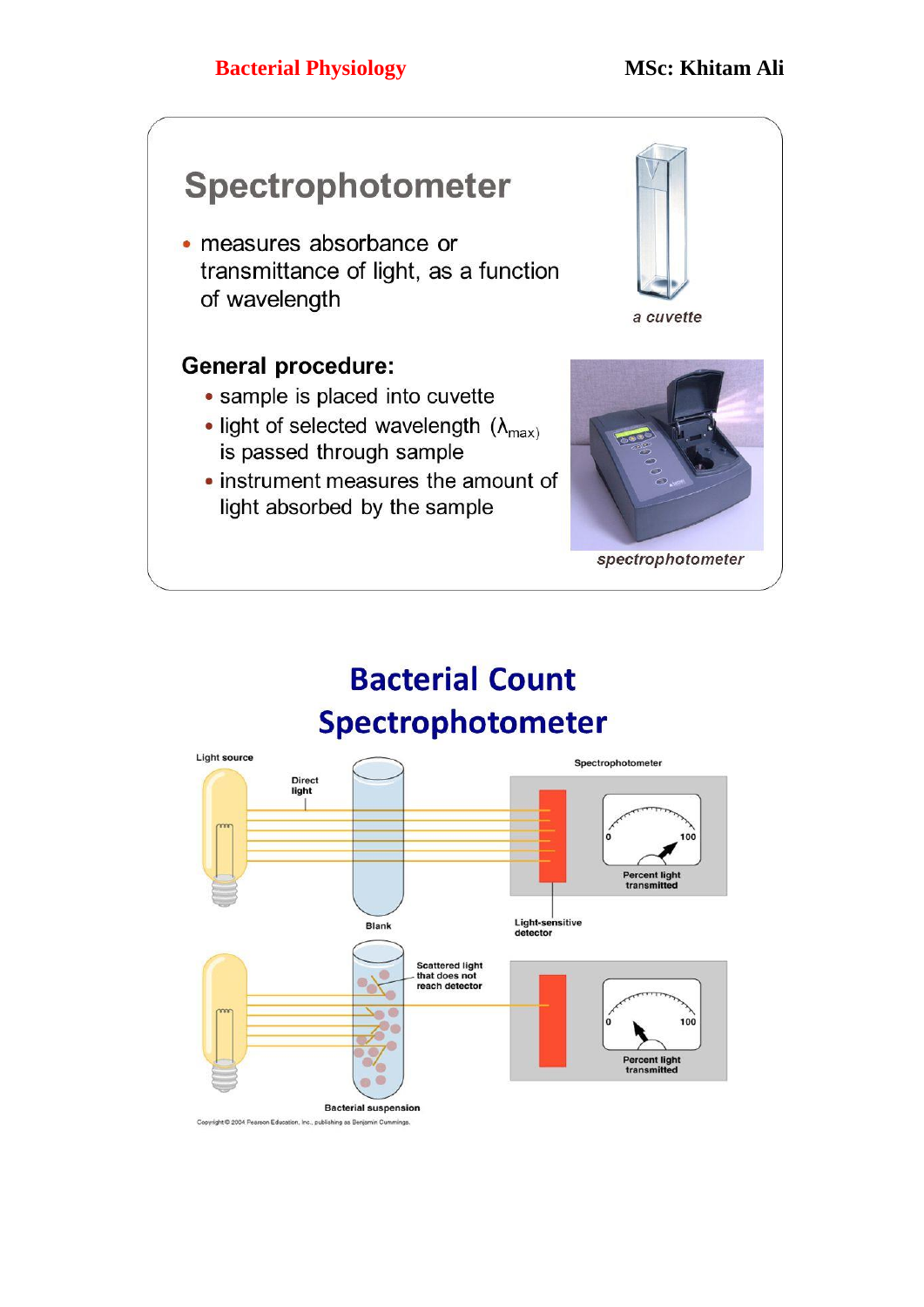## **Bacterial Physiology MSc: Khitam Ali**



Types of Spectrophotometer

2-Measuring of increase methods in the numbers of bacteria

- A-Total count ( Direct microscopic count of bacteria).
- B-Viable count (Indirect microscopic count of bacteria).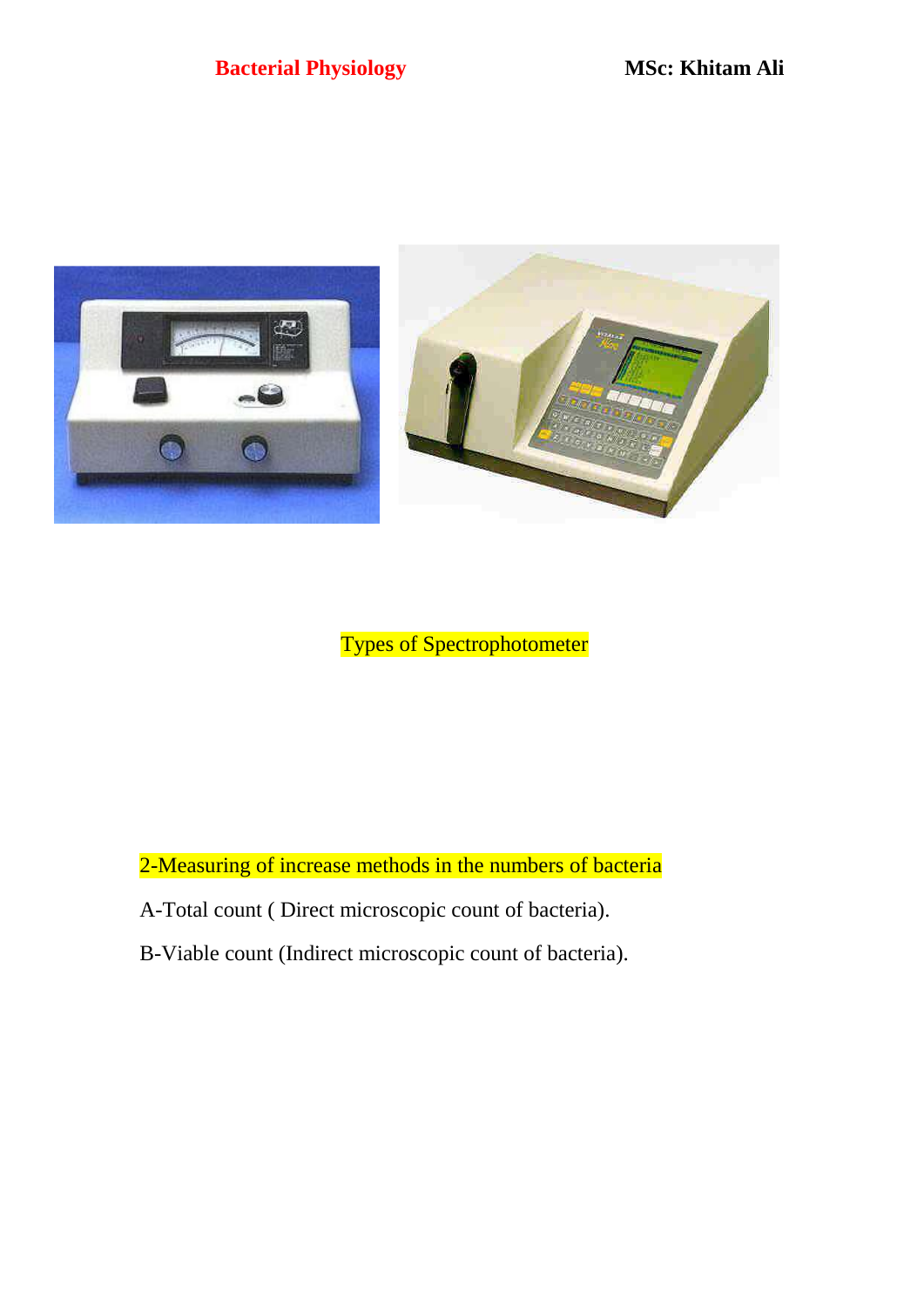#### **Bacterial Physiology MSc: Khitam Ali**

#### A-Total count ( Direct microscopic count of bacteria)

Can directly estimate the number of cells in the sample of liquid media by the microscope and this method is characterized such 1-ease of take place 2- speed to obtain its results, but they do not distinguish between viable and dead cells and to conduct that there are several methods.

#### A-Breedś Counting Method

This method does not distinguish between live and dead cells.

#### **Work method**

1-Prepare a clean glass slide and draw them square area of 1 cm.

- 2- Serial dilution are prepared.
- 3- Spread 0.1 ml over the square by loop and let to dry on the air.
- 4- Fixed by heat and dye by simple stain.

5- Exam by the oil immersion and calculate the number of cells in a number of random microscopic fields.

TBC=Total Bacteria Count

MF=Microscopic Factor (number of microscopic field in

 $1$  cm<sup>2</sup>e)

 $MF = 5000$ 

TBC= Avg. number of cells  $\times$  MF  $\times$  100  $\times$  dilution inverted

#### B- Haemocytometer ( counting chamber)

The most common method of enumerating the total microbial cells is the direct counting of cell suspension in a counting chamber of known volume using a microscope. Originally designed for performing blood cell counts.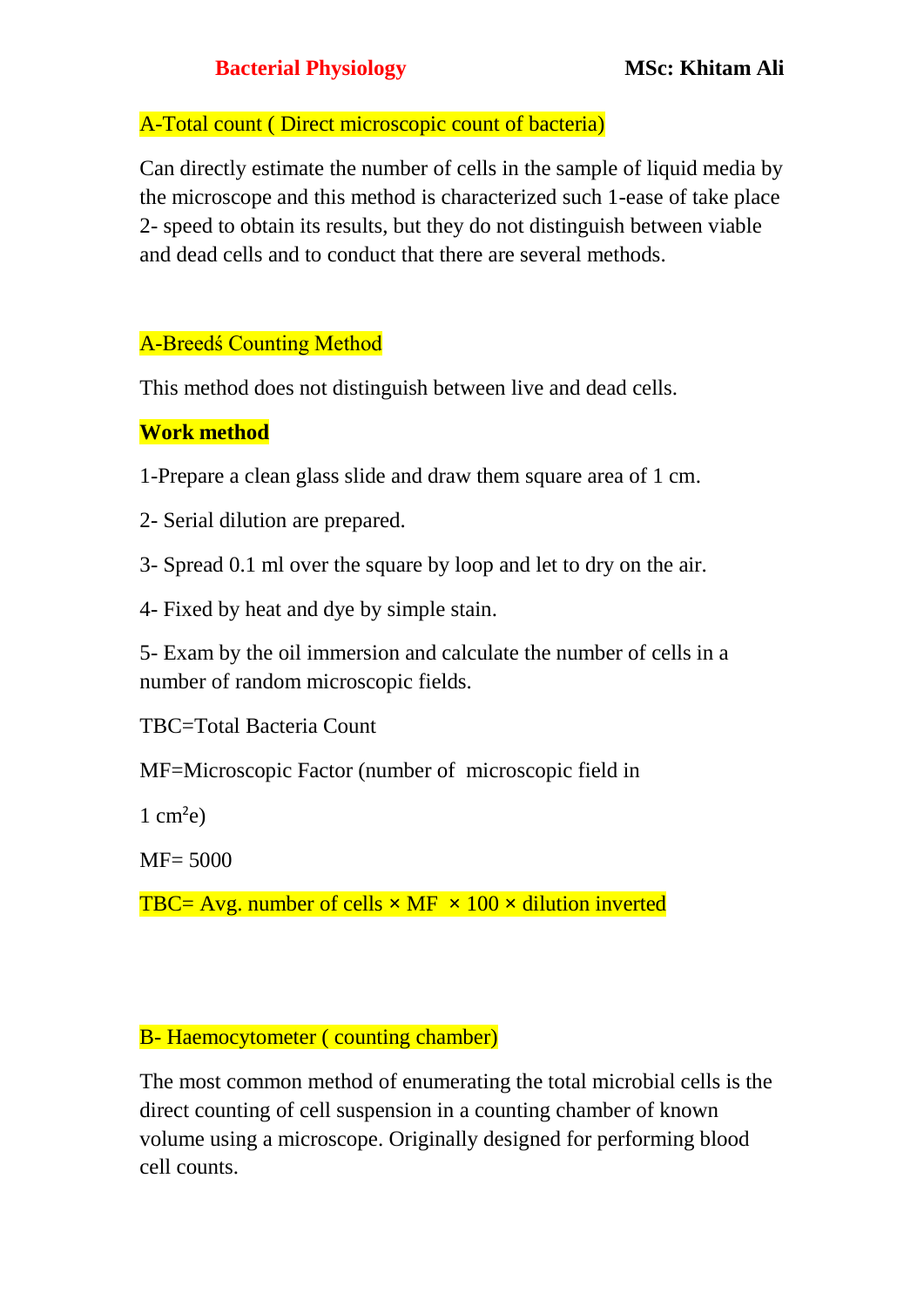B-Viable count (Indirect microscopic count of bacteria).

#### 1- Viable count/ Plate Count(Pour Plate Technique)

The Pour Plate Technique can be used on any type of liquefied sample for the enumeration of bacteria . Conditions vary depending upon the type of bacteria being enumerated . Only live bacteria are counted in this method.

Procedure :-

- 1- Take 10 fold serial dilution of sample
- 2- Take 10 test tubes. 9 ml of any diluents is taken in each test tube e.g. normal saline .
- 3- 1 ml of sample is poured first in first test tube by a pipette and it is then mixed thoroughly . (dilution 1/10)
- 4- 1 ml is transferred from first test tube to second test tube by pipette. It is mixed again . (dilution 1/100)
- 5- In the same pattern dilution is done up to the last test tube (in this fashion as dilution is increasing, bacterial number is decreasing ).
- 6- 10 Petri dishes are prepared now with general purpose nutrient agar in each, then held at 44-46°C in a water bath .
- 7- 1.0 mL of the sample or dilution is transferred to a sterile, empty petri dish from each test tube is done in each respective plate . Agar is melted by heating in boiling water, and then allowed to cool in a water bath to 44-46°C
- 8- Approximately 15 mL of agar medium is poured into the petri dish containing the sample . The sample and agar are mixed thoroughly by rotating the plate several times .
- 9- When the media has solidified , the plates are inverted and incubated
- 10- Incubate these plates at 37°C for 24 hours Dense colonies are formed in first two plates and then gradual decrease in intensity is seen .
- 11- Select only one plate having 30-300 colonies and count the number of colonies in it e.g. plate number 4 is giving 240 colonies . (As a colony is formed by a single living cell, so a colony represents a living cell ).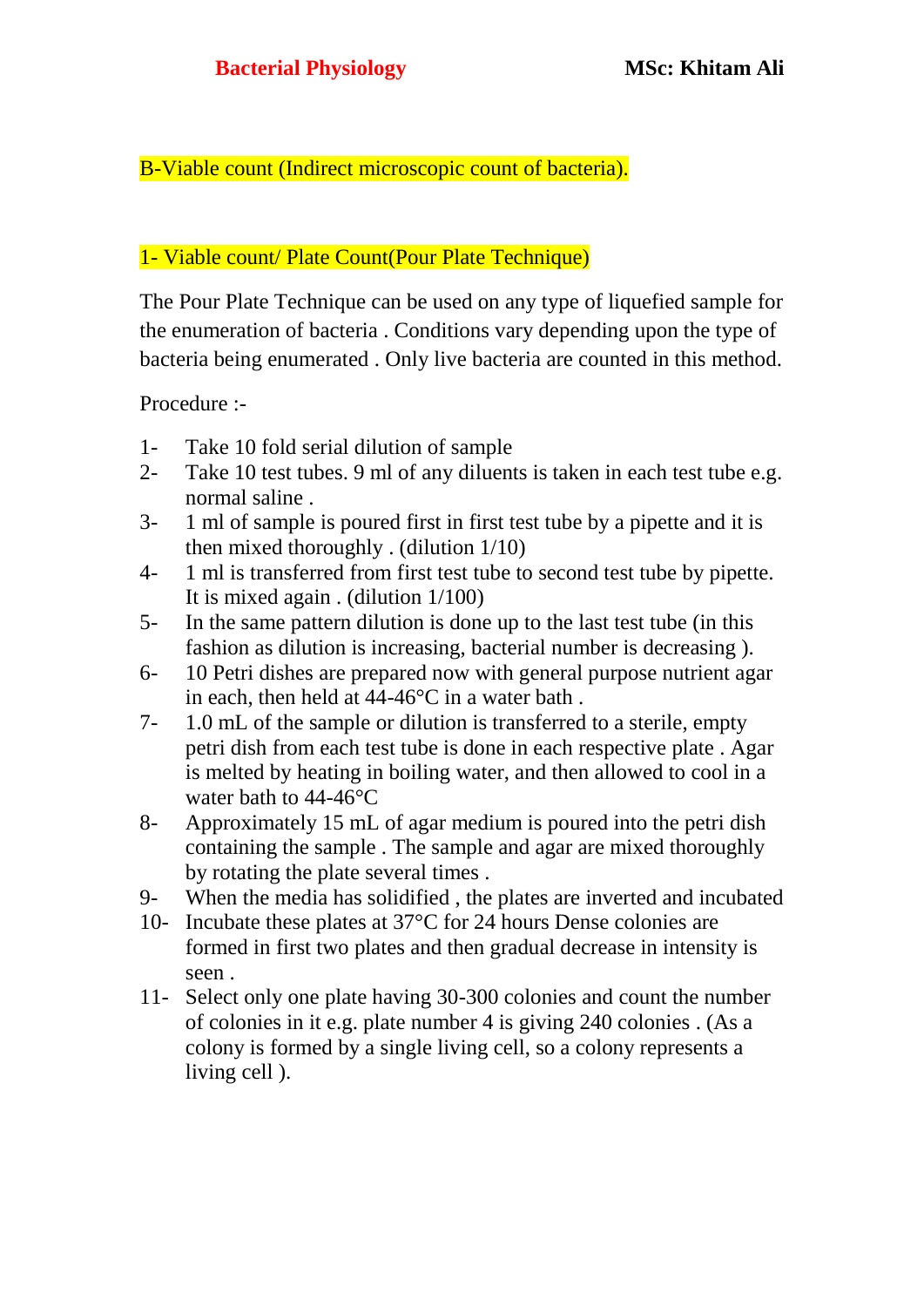Formula :-

The number of cells /ml = average number of colonies apparent  $\times$  dilution inverse

Law of the dilution is uses :

Additive / Additive + present x the previous dilution



Calculation: Number of colonies on plate x reciprocal of dilution of sample = number of bacteria/ml<br>(For example, if 32 colonies are on a plate of 1/10,000 dilution, then the count is 32 x 10,000 = 320,000 bacteria/ml in

Copyright @ 2007 Pearson Education, Inc., publishing as Benjamin Cummings.